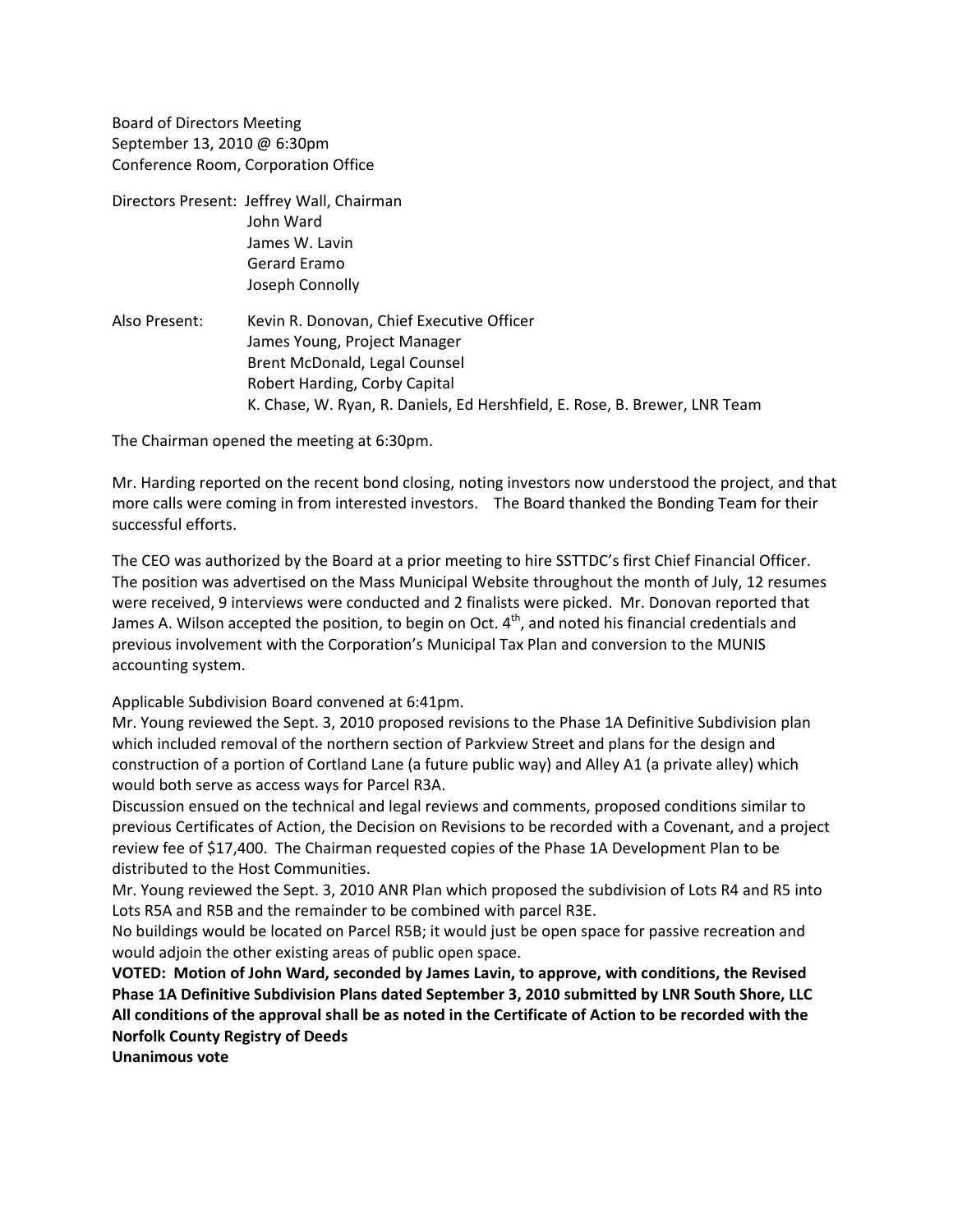The Project Manager recommended Approval Not Required for the September 3, 2010 ANR Plan. **VOTED: Motion John Ward, seconded by Gerard Eramo, that approval under the Subdivision Control** Law is not required for the subdivisions of Parcels R4 and R5 as shown on the ANR Plan of Land dated **September 3, 2010 Unanimous vote**

The Special Permit Granting Authority PUBLIC HEARING opened at 6:57pm on the Third Revision to the Development Plan.

Public Hearing notice, published on August 27 and Sept. 3 was read into the record: *In accordance with* Section 13.7 of the Zoning and Land Use By-Laws for NAS South Weymouth, the South Shore Tri-Town *Development Corporation will hold a PUBIC HEARING at the Corporate Office, 223 Shea Memorial Drive, located at the former Naval Air Station, South Weymouth on Monday, September 13, 2010 at 6:30pm regarding the Special Permit Granting Authority's consideration of the Phase 1A Development Plan, Third* Revision submitted by LNR South Shore, LLC. Copies of the Plan are available for viewing at the SSTTDC *office at 223 Shea Memorial Drive, South Weymouth and at www.ssttdc.com.*

Discussion focused on the level of vertical development on Parcel R5A, located on the north end of Parkview Street ‐ 221 units of senior independent living residences ‐ and a 40,000 square foot long term care facility, to be classified as commercial space and not as residential units.

Mr. Chase updated the Board on closing transactions with IBG, Whitman Homes and Rogerson. Mr. Rose, master planner for LNR and Mr. Brewer, civil engineer, reviewed the revisions to the development plan creating independent living apartments for seniors and a long term care facility with parking tucked in the back causing no impact on the neighborhood or street. Infrastructure on Parkview Street was already in place. Mr. Brewer noted the side streets would be extended to serve other development in this area with emergency vehicle access to the Rogerson site from three points. Mr. Chase indicated the Rogerson site plan would be submitted by Sept.  $15^{th}$ .

The Chairman was informed that the area of Parcel R5B was 1.8 acres and that open space usage included non‐paved trails and open grass areas.

Mr. Connolly was informed that 1200 average daily trips would be generated on the street network in the vicinity. Initially traffic of the Rogerson site would come in and out via Rte. 18. Phase 1 of the Rogerson development would take two years to complete (summer 2012) and phase 2 fall 2013.

Mr. Lavin was informed that the apartment units would be one bedroom, one bedroom with den, and two bedroom units. More detail on mix of units would be submitted with the site plan.

The Chairman was informed that the infrastructure and utility corridors already in place would handle this development, the public ways along the south and east sides of the site would allow proper access, and this revision only focused on the development footprint, not the building details.

The Project Manager noted a Form of Decision with some carry over from prior decisions, an updated MOU and a project review fee of \$24,500.

# Public Comments

Mr. Galluzzo, Weymouth was informed that the new open space area would not have any buildings upon it, in perpetuity, due to the nearby stream and 200 ft. riverfront area.

Mr. Galluzzo took issue with an unmaintained piece of property being described as a public park, stated the designation of 'buffer zone' was more accurate than 'open space', and was informed that open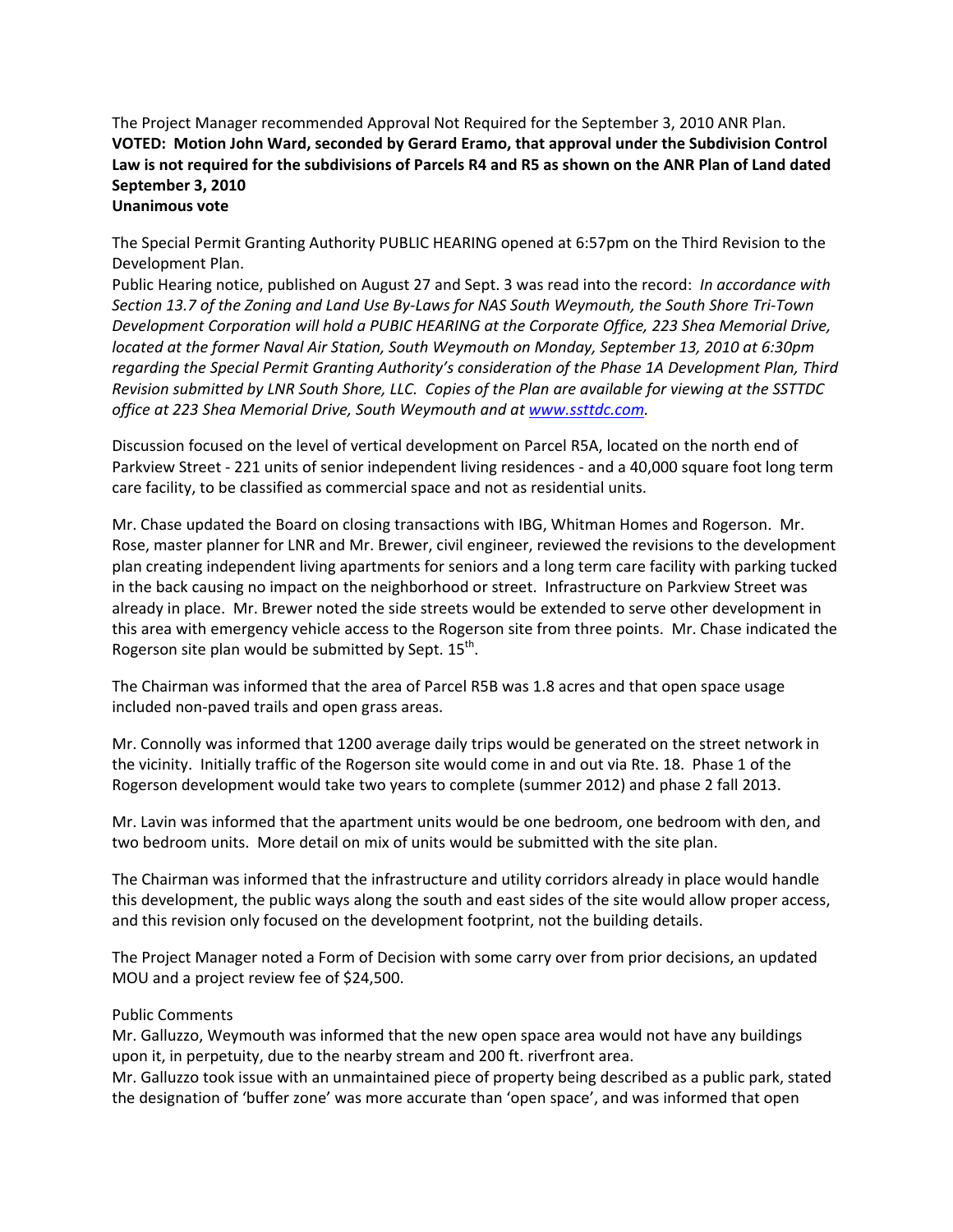space uses in this area could include hiking or wildlife/habitat observation.

Mr. Galluzzo voiced frustration with issues connected to the Phase 1A Development Plan and requested an opportunity to read his prepared statement into the record. Because his statement was not related to the third revision of the Phase 1A Development Plan, Mr. Galluzzo agreed to submit a request to be put on a future Agenda.

Mr. Smart, Weymouth Town Council, was informed that long term care would be provided to any person needing this service and was not specific to the 221 senior apartment dwellers.

Mr. Smith, Pond St., South Weymouth was informed that the 221 apartment units were accounted for within the original approved Reuse Plan (maximum 2,855 units). Mr. Smith requested a tour of Parkview Street. Arrangements were to be made with LNR.

**VOTED: Motion of Joseph Connolly, seconded by James Lavin, to close the Public Hearing at 7:29pm Unanimous vote**

**VOTED: Motion of John Ward, seconded by James Lavin, to approve, with conditions, the Third Revision of the Phase 1A Development Plan submitted by LNR South Shore, LLC dated August 12,** 2010. All conditions of the approval shall be as noted in the Decision to be recorded with the Norfolk **County Registry of Deeds**

### **Unanimous vote**

The Public Hearing ended 7:31pm

### One Day Liquor License

The Board was informed of LNR's open house event planned for October  $2^{nd}$  from noon to 4pm and their request for a one day liquor license for the Mayflower Brewing company to serve beer. Mr. Lavin was informed that a police detail would be on site.

Mr. Connolly was informed that an email invitation was sent to 1300 potential home buyers to meet the three builders. The event would also be advertized.

The Chairman was informed the event would take place on the parcels on the east side of Parkview Street and parking would be on the lots on the west side of Parkview Street.

**VOTED: Motion of James Lavin, seconded by Gerard Eramo, as per M.G.L. Chapter 138 and the rules made thereunder, and Section 37, sub‐section 6(w) of Chapter 303 of the Acts of 2008, Drew Brousseau, Mayflower Brewing Company is hereby granted a one day license to sell, store, pour and consume Wine and Malt beverages on Saturday, October 2, 2010 between the hours of 12pm and 4pm, on the SouthField Highlands neighborhood area of the former South Weymouth Naval Air Station**

# **Unanimous vote**

# Gift Account

The Board was asked to consider a gift account for financial audit purposes that allows donors a tax deduction, accounts for expenditures separate from the General Ledger and is a standard practice in municipalities. The CEO had stepped forward to coordinate the 31<sup>st</sup> Abington Senior Citizen's Annual Cookout after it was abruptly cancelled, working with a \$1,000 donation from Abington Bank and some smaller donations from SSTTDC financial consultants. All costs incurred were covered. With the gift account the Corporation could also help with other Host Community traditions.

**VOTED: Motion of James Lavin, seconded by Gerard Eramo, to establish a separate gift account, in accordance with MGL Chapter 44 Section 53A, to accept gift of funds for deposit, to be expended without further appropriation for services rendered and goods supplied Unanimous vote**